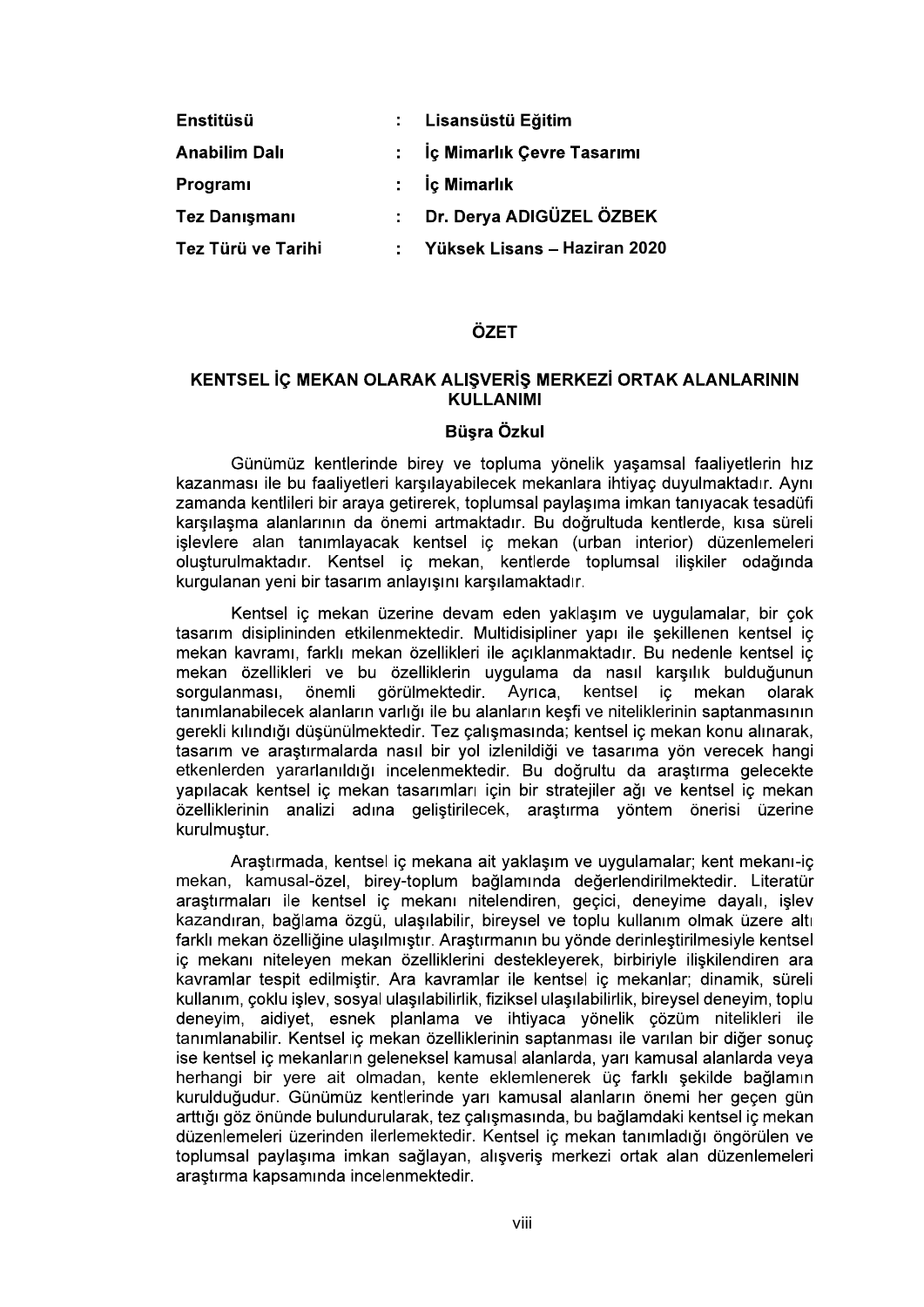Alışveriş merkezi ortak alanlarında, geçici oluşumlar ile deneyime dayalı işlevleri karşılayan etkinlik mekan düzenlemeleri, önemli görülerek, araştırma bu yönde sürdürülmüştür. Hedefler doğrultusunda, AVM etkinlik mekanları, kentsel iç mekan özellikleri üzerinden analiz edilmiştir. Araştırma, İstanbul'un en yoğun bölgesi **-** Construction Maslak aksında yer alan Kanyon Alışveriş Merkezi, Özdilek Park İstanbul Alışveriş Merkezi ve Metrocity Alışveriş Merkezi ile sınırlandırılmaktadır. İncelemeye dahil edilen alışveriş merkezleri, günlük rutin yaşantıda kentlilerin sıkça uğradığı ortak alanlara, ana ulaşım aksına ve toplu taşımaya yakınlık nedenleri ile belirlenmiştir. Bahsi geçen AVM'lerin etkinlik düzenlemelerinin kentsel iç mekan özellikleri ve ara kavramlarına dayalı analiz ve potansiyel çözümlemeleri yapılmaktadır. Araştırma sonucunda; alışveriş merkezlerinde düzenlenen etkinlik mekanlarının; konumu, yer alma süresi, çevre ve kullanıcı bağlamının kentsel iç mekan potansiyeli ile doğrudan ilişkili olduğu görülmektedir. Bu doğrultuda araştırmada, alışveriş merkezi ortak alan düzenlemeleri gibi potansiyel kentsel iç mekanların tespiti ile mekansal niteliklerinin arttırılmasına yönelik; düzenleme, tasarım ve uygulamalar için analiz yaklaşımı önerilmektedir

Anahtar Sözcükler: Kentsel İç Mekan, Alışveriş Merkezi, Kanyon AVM, Özdilek Park İstanbul AVM, Metrocity AVM.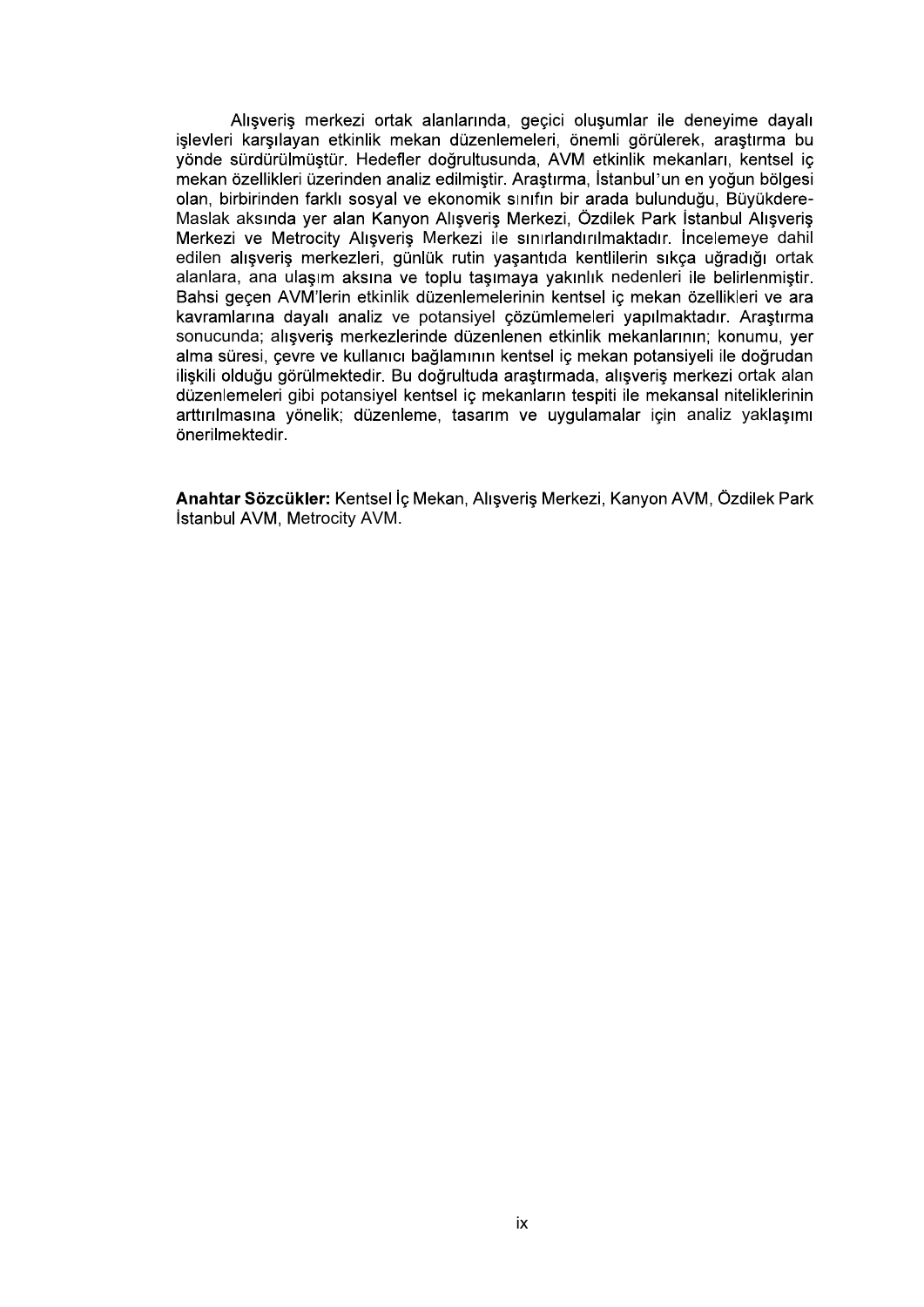| <b>University</b>            | ÷. | Istanbul Kültür University                            |  |
|------------------------------|----|-------------------------------------------------------|--|
| <b>Institute</b>             | ٠  | <b>Institute of Graduate Studies</b>                  |  |
| <b>Department</b>            | ÷. | <b>Interior Architecture and Environmental Design</b> |  |
| Programme                    | ÷. | <b>Interior Architecture</b>                          |  |
| <b>Literature Supervisor</b> | ÷. | Dr. Derya ADIGÜZEL ÖZBEK                              |  |
| Degree Awarded and Date:     |    | <b>MA - June 2020</b>                                 |  |

### ABSTRACT

# USE OF COMMON AREAS OF SHOPPING CENTERS AS URBAN INTERIORS

In today's cities, there is a need for places that can supply activities with the acceleration of vital activities for individuals and society. At the same time, by bringing together the city dwellers, the importance of the incidental encounters that will enable social sharing are also increasing. Accordingly, urban interior arrangements are created in cities that will define places for short-term functions. Urban interiors supply a new design concept built in the focus of social relations in the cities.

Ongoing approaches and practices on urban interiors are influenced by many Literature Supervisor : Dr. Derya ADIGÜZEL ÖZBEK<br>
Degree Awarded and Date : MA - June 2020<br>
ABSTRACT<br>
USE OF COMMON AREAS OF SHOPPING CENTERS AS URBAN INTERIORS<br>
In today's cities, there is a need for places that can suppl multidisciplinary structure, is explained with different space features. For this reason, it is considered important to question the urban interior features and how these features correspond in practice. In addition, it is thought that the existence of areas that can be defined as urban interiors and the discovery and qualifications of these **ABSTRACT**<br> **ABSTRACT**<br> **BUGGON CONTERS AS URBAN INTERIORS**<br> **BUGGON CONTERS AS URBAN INTERIORS**<br> **BUGGONT THECT CONTIFY (WHOTER THECT)** TO THE CONTIFY AND acceleration of vital activities for individuals and society. At t **ABSTRACT**<br>
USE OF COMMON AREAS OF SHOPPING CENTERS AS URBAN INTERIORS<br>
Büsra Özkul<br>
In today's cities, there is a need for places that can supply activities with the<br>
acceleration of vital activities for incilviduals and **USE OF COMMON AREAS OF SHOPPING CENTERS AS URBAN INTERIORS**<br> **Elisra Özkul**<br>
In today's cities, there is a need for places that can supply activities with the<br>
acceleration of vicia activities for individuals and society. **USE OF COMMON AREAS OF SHOPPING CENTERS AS URBAN INTERIORS**<br> **Bulgra Özkul**<br>
In today's cities, there is a need for places that can supply activities with the<br>
acceleration of vital activities for individuals and society. for urban interior design in the future. together the city dwellers, the importance of the incidental encounters that will enable<br>social sharing are laso increasing. Accordingly, urban interior arrangements are<br>created in cities that will define places for short-

In the research, approaches and applications of urban interiors are evaluated within the context of urban space-interior space, public-private, individual-society. With the literature researches, six different space features have been reached which specific, accessible, individual and collective use. By deepening the research in this direction, supporting the space features characterizing the urban interior space, interconnecting secondary concepts were identified. Urban interiors with secondary concepts; it can be defined by dynamic, timed use, multi-function, social accessibility, physical accessibility, individual experience, collective experience, belonging, flexible planning and need-oriented solution. Another conclusion reached by the determination of urban interior features is that urban interiors are connected to the city in traditional public spaces, semi-public spaces or anywhere and the context is established in three different ways. Considering that the importance of semi-public spaces is increasing day by day in today's cities, the thesis is progressing through urban interior arrangements in this context. Shopping center common area arrangements, which are predicted to define urban interiors and enable social sharing, are examined within the scope of the research.